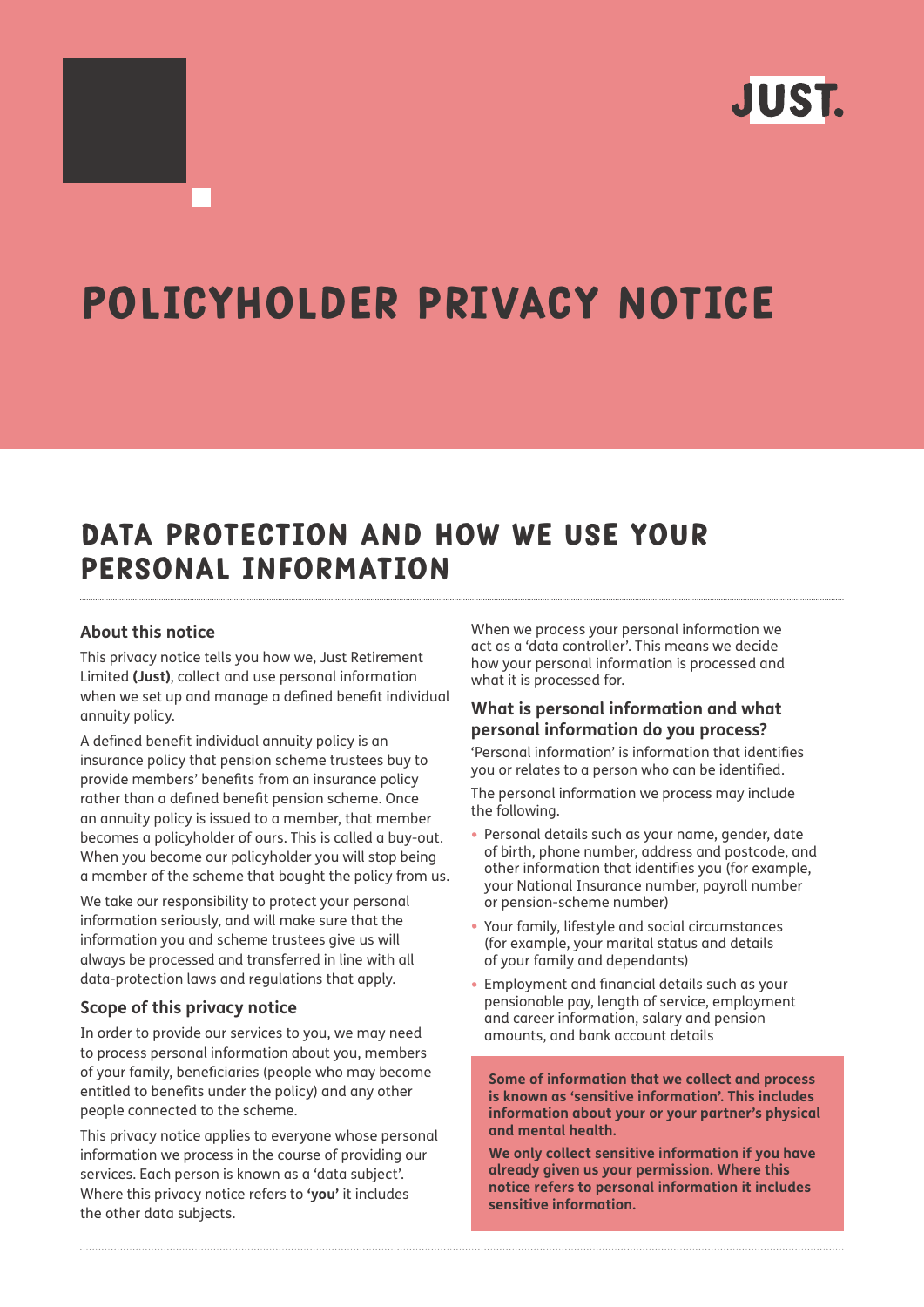## **Where do you collect my personal information from?**

We get all or some of the personal information from the trustees of the scheme you were a member of.

You may have been asked to provide sensitive information in a medical questionnaire in connection with your membership of the scheme. We may also have collected sensitive information from you during a telephone interview with one of our underwriters, or from a report that your GP provides (if you gave us permission to get information from them).

Also, when you contact us we may monitor and record phone calls or emails and keep copies of any correspondence.

# **What is the legal basis for processing my personal information?**

We must have a legal basis (a valid legal reason) for processing your personal information. The legal basis will usually be one of the following:

- For our legitimate interests. For example, to provide our services to you, make sure that our services are appropriate for you, improve our services, manage our risks, maintain accurate records, and manage our business in an efficient way
- For the legitimate interests of the trustees and other third parties. For example, to investigate and assess claims, and to prevent and detect fraud
- For our legitimate business interests, as long as those interests are not overridden by your interests and rights. For example, for business analysis, research and statistical purposes including analysing trends, costs and charges, carrying out actuarial work, tailoring our business and our services, carrying out risk assessments and managing risk
- To meet our legal and professional obligations.

The legal basis for processing sensitive information is all or some of the following:

- We have your permission, if the law says that we need your permission (you can withdraw your permission at any time by contacting us)
- To establish, exercise or defend legal claims
- The law allows us to process sensitive information without your permission.

# **How do you use my personal information?**

We use your personal information to do the following:

- Provide our services and meet our obligations under the policy (for example, confirming your identity or making payments that are due under the policy)
- Help us calculate our reserves accurately
- Analyse data, such as information on death rates and contributing factors
- Exercise, defend or protect our legal rights or the rights of the trustees or third parties
- Meet our legal and professional obligations and co-operate with regulators.

# **Who do you share my personal information with?**

We may share your personal information with the following third parties in the circumstances shown:

- Any Just group company, for the uses and purposes set out above
- Intermediaries, advisers and business partners (including our administrator), for the purposes of meeting our obligations to you (for example, providing services)
- Our third-party reinsurers (the insurance companies that share part of the risk that members will live longer than expected), for the purpose of evaluating risk
- Third-party service providers, so they can provide essential business services to us or our group of companies (for example, payroll services, data storage and backup, printing, email facilities, auditing and other services)
- Professional and research bodies, when we have to or are asked to do so
- Other third parties, if we have to provide your personal information under any law or regulation that applies, including laws and regulations outside the country you live in
- Other relevant third parties, if necessary as a result of any reorganisation, merger, sale, transfer or other disposal of some or all of our business, assets or stock (including in connection with any bankruptcy or similar proceedings).

Your personal information will only be available to people who need to see it, and it may be made anonymous when it is processed for analysis and research purposes. If possible, we will make your personal information anonymous before we share it with other companies. If the information cannot be made anonymous, we will make sure appropriate confidentiality and security measures are in place.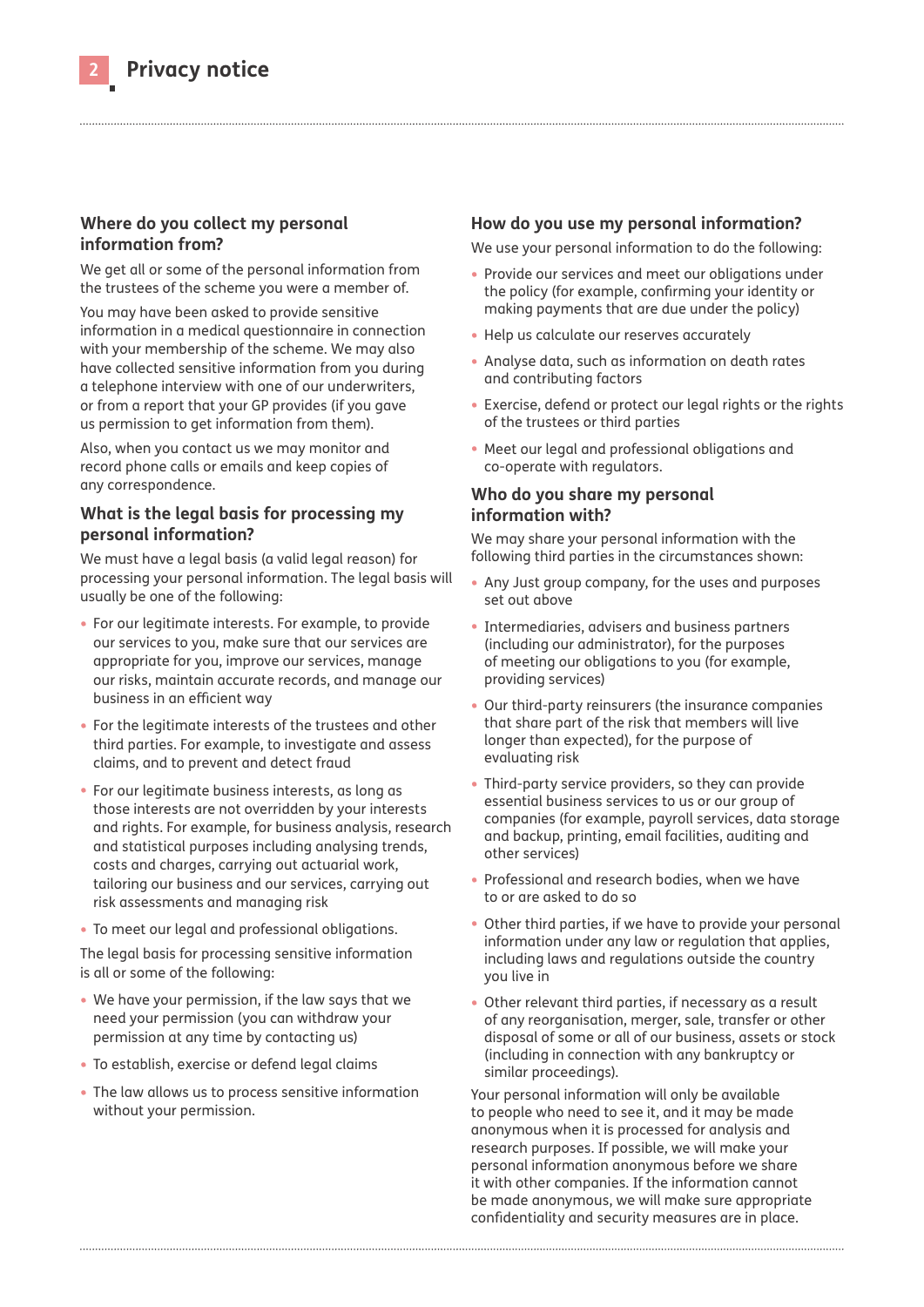We will only share sensitive information which is relevant to the service being provided. We will not use it for marketing purposes.

#### You can see our reinsurers' privacy notices at **[www.rgare.com/privacy-policy](http://www.rgare.com/privacy-policy)** and **[www.hannover-re.com/182774/data-privacy.](http://www.rgare.com/privacy-policy)**

#### **Is my personal information safe?**

We maintain appropriate technical and organisational security measures to protect your personal information against loss, misuse, unauthorised access or alteration. We regularly evaluate our security measures to make sure they are adequate.

# **How long do you keep my personal information for?**

We may keep your personal information for as long as is necessary for the purposes described in this privacy notice. When we stop providing our services, we will then keep your personal information for up to seven years from the date that the last beneficiary of the group of policyholders you are associated with has died. This lets us meet our legal and regulatory obligations to exercise, manage or defend legal rights and claims.

Anonymous information is not considered to be personal information as nobody can be identified from it. We use anonymous information for actuarial and business analysis, business research and reporting to help us to develop our products and services. We will keep it for seven years from the date that the last beneficiary of the group of policyholders you are associated with has died.

# **Do you transfer my personal information outside of the UK and EEA?**

Your personal information is stored on secure servers in the UK or countries within the European Economic Area (EEA). Countries outside the UK and EEA may not have equivalent data-protection laws. If your information is transferred outside the UK or EEA (for example, because any of our advisers or service providers have IT outside the UK or EEA), we will make sure that your personal information is protected and kept secure in line with this privacy notice. We will review the relevant security measures to make sure that your information is protected to the same standard as it would be in the UK and EEA.

# **What are my rights relating to personal information?**

You have options and choices over how we use your personal information. We may keep a record of your choices, including any objection to receiving marketing communications, so that we can continue to respect your wishes and do not contact you while your objection applies.

Under certain circumstances you have the right to:

- receive a copy of the personal information we hold about you
- ask us to correct or delete personal information
- restrict how we process your personal information while we are checking or investigating your concerns about the relevant information
- object to us processing your information, and
- ask us to give personal information to someone else.

If you have given us permission to process any personal information for a certain purpose, you can withdraw that permission at any time.

We can provide a copy of your personal information free of charge. However, if you make several requests, we can:

- charge you a reasonable fee to cover our costs of providing the information, or
- turn down your request.

# **Changes to this privacy notice**

You can ask us for a copy of this privacy notice using the contact details set out below. We may change this privacy notice or update it to reflect any changes in data-protection and privacy laws.

If we decide to change this privacy notice, we will display the latest version at **[www.wearejust.co.uk/](http://www.wearejust.co.uk/definedbenefit/trustees/literature/) [definedbenefit/trustees/literature/](http://www.wearejust.co.uk/definedbenefit/trustees/literature/).** If any change to this privacy notice will have a substantial effect on you, we will give you reasonable notice of the changes so that you have the opportunity to exercise your rights (for example, to object to the processing).

# **Questions and contacting us**

If you have any questions about how your personal information is used, or you want to make a request relating to your rights, you can contact us as follows.

- By email: **dataprotection@wearejust.co.uk**
- By phone: **01737 233 288**

Call charges will apply. Lines are open Monday to Friday, 9am to 5pm. Calls may be recorded for training and monitoring purposes.

• By writing to us: Data Protection Officer, Just Group plc, Enterprise House, Bancroft Road, Reigate, Surrey, RH2 7RP

If you are not happy with a response you receive from us, you can refer the matter to the Information Commissioner's Office at **[www.ico.org.uk](http://www.ico.org.uk)**.